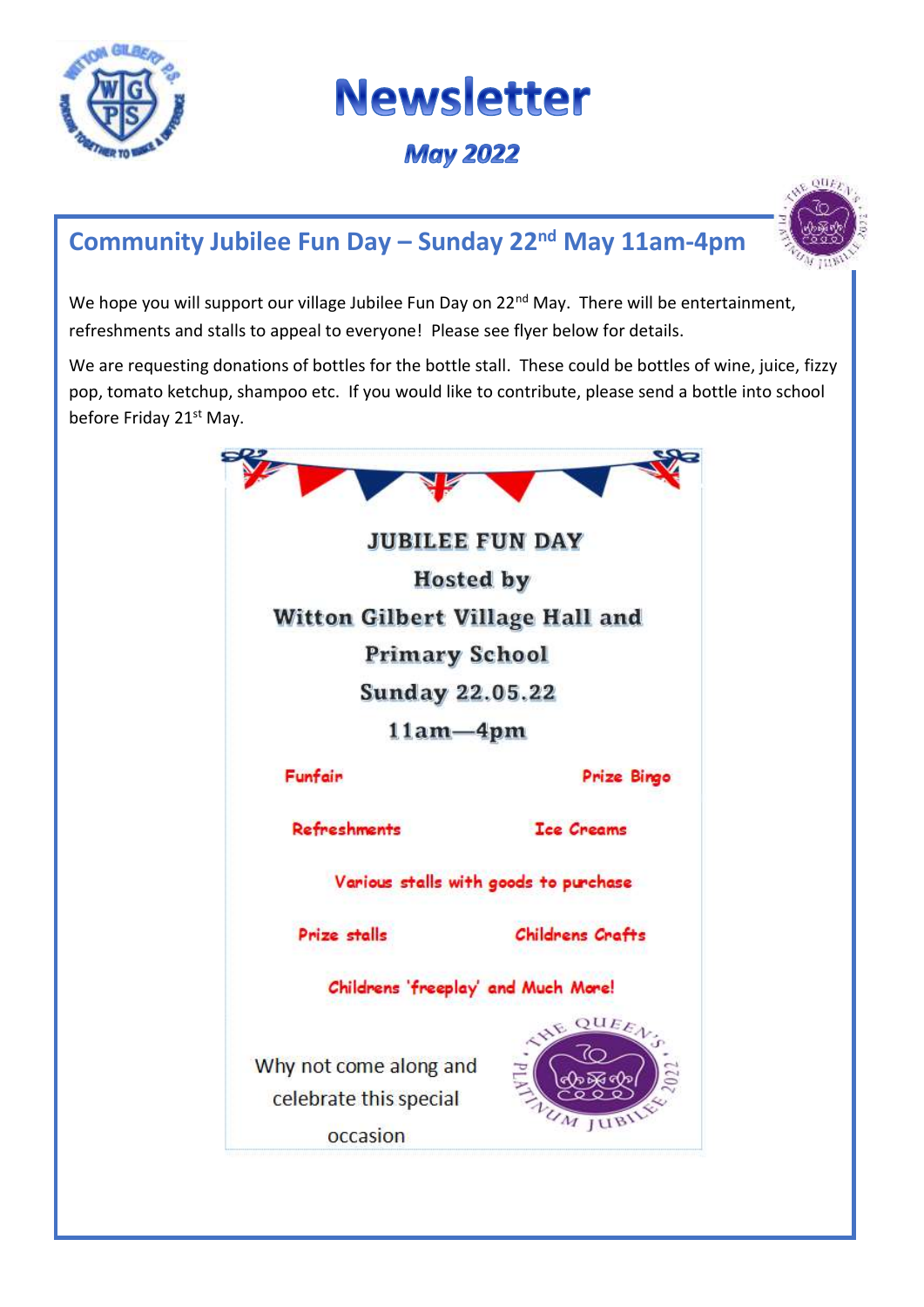#### **School Jubilee Celebrations**

We are looking forward to continuing the Jubilee celebrations in school during the week beginning 23<sup>rd</sup> May 2022. Each class will learn about a decade of the Queen's reign, researching key events during the decade, royal portraits, music of the decade etc. We'll then produce a display of whole school work.

The week will culminate with an afternoon tea for the children on **Friday 27th May** – hopefully outside if weather permits! We would very much appreciate if families could contribute some cakes for our afternoon tea. If possible, please send into school on either Thursday 26<sup>th</sup> May or the morning of Friday 27th May. Many thanks in advance.

**Friday 27th will also be a non-uniform day and we invite the children and staff to wear clothes on the theme of red, white and blue.**

# **Well done, Year 6!**

A huge well done to Year 6, who completed their SATs tests this week. The children have worked incredibly hard and been very focussed during their tests. Whatever the outcome, we're extremely proud of them all!

 $N_{\rm e}$ They can now look forward to a fabulous residential at Ford Castle in Northumberland next week!

# **Opportunity to see pupil books for parents**

Just a reminder that parents are invited to drop into school to have a look at their child's books. Parents are asked to enter school via the hall door during the times below. We'll collect your child from classrooms so that you can look at and discuss their work together. Please note, teachers will be working with their classes at this time so will not be able to hold individual meetings.

You may look at the books at the following times:

Monday May 16th 2.30 – 3.30pm **Year 1 and Year 2 parents**

Tuesday May 17th 2.30-3.30pm **Rec parents**

Thursday 19th May 2.30-3.30pm **Year 4 and Year 5 parents**

Friday 20th May 2.30-3.30pm **Year 3 parents**

Wednesday 25th May 2.30pm-3.30pm **Year 6 parents**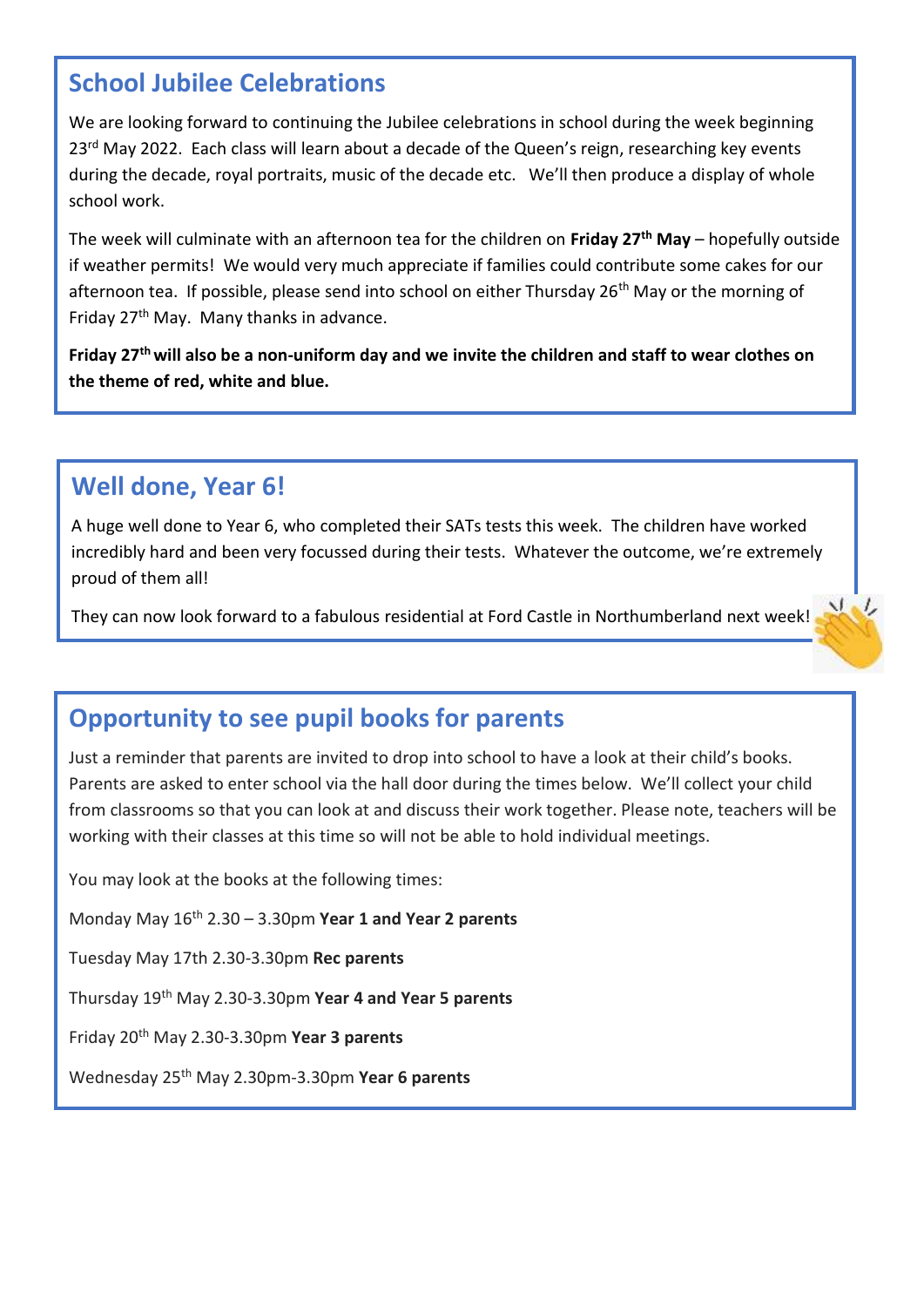#### **School Uniform**

It's the time of year for ordering school uniform for the new academic year. Please note, orders must be placed by **10th June** so they can hopefully be delivered to school by the end of term. To place an order, either request a form from the office or order online at: https://studentuniform.co.uk/wgps090/

We have attached our updated School Uniform and Jewellery Policy. Please take time to have a read and let us know if there are any queries.

Also, just a reminder that trainers or leggings are **NOT** part of our main school uniform.

### **Parent Governor Vacancy**

Thank you for supporting our Uniform Policy.

We have a vacancy for a Parent Governor. If you are interested in becoming a school governor, or would like further information, please let the school office know. If more than one parent expresses an interest, a ballot will then be held.

# **Sports Day – Friday 24thJune**

We are delighted to be able to plan a whole school Sports Day this year and look forward to inviting families to our competitive Sports Day session, beginning at 1.30pm on 24<sup>th</sup> June. All children, from Reception to Year 6 take part. Please note entrance will be via the car park field gates from 1.15pm.

Our children will also work together and enjoy a non-competitive sports carousel on the morning of 24<sup>th</sup> June, which will be led by our Year 6 Sports Leaders. This event will be for the children only. The children really enjoy leading and participating in a range of fun, sporting/ team-building activities in this session.

*Should we need to postpone due to inclement weather, an alternative date has been made for Thursday 30th June from 1.30pm.*